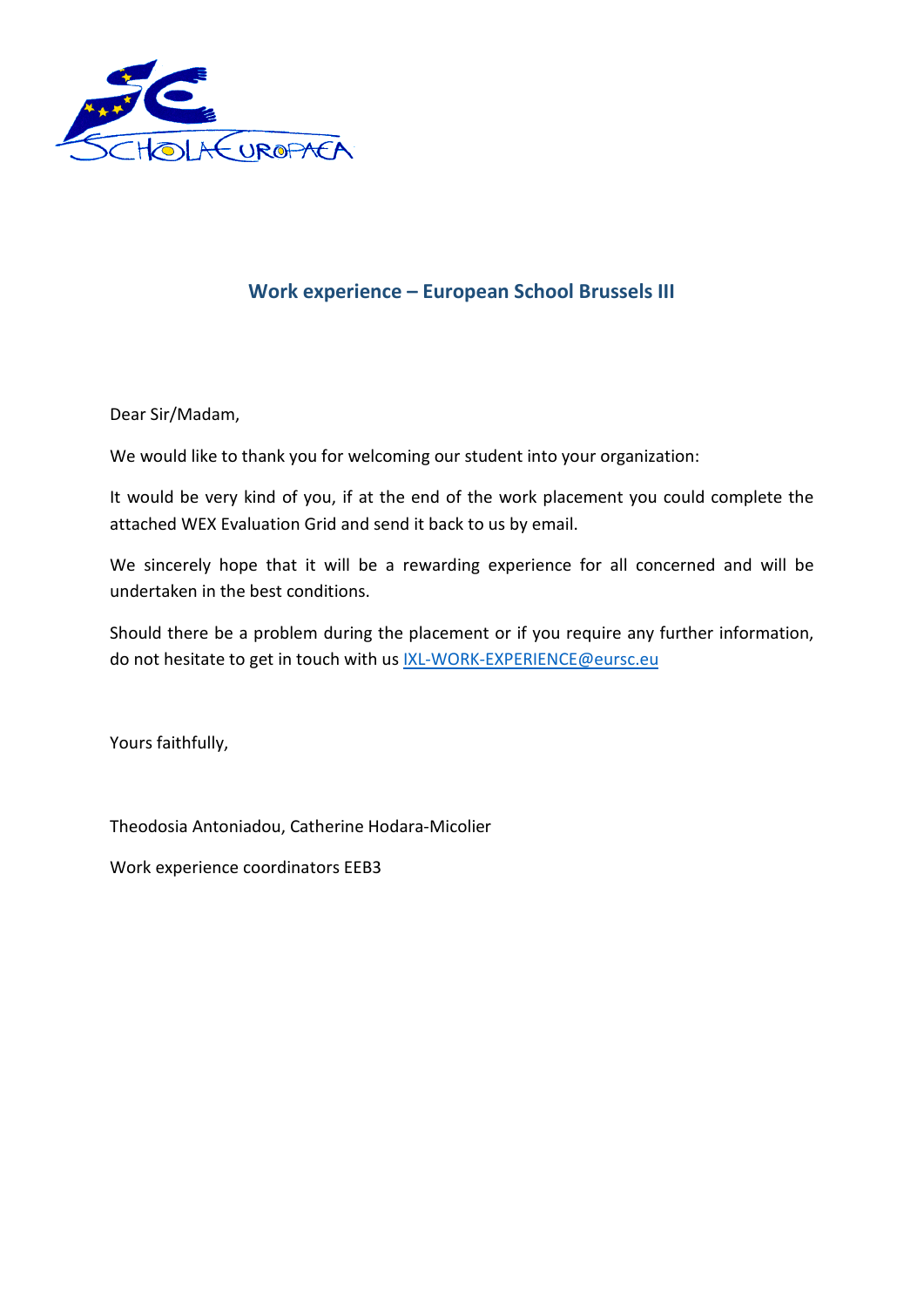

## **Work experience grid EEB3**

**To be sent to the email address indicated below please.**

**Placement between ………of……….. and ………….of …………..**

**The company or organisation :**

**Name, First Name and Class of the pupil :**

Thank you in advance for returning this form and the following grid, filled in and signed by mail to: [IXL-WORK-EXPERIENCE@eursc.eu](mailto:IXL-WORK-EXPERIENCE@eursc.eu)

**Please can you give the student a copy of the evaluation grid.**